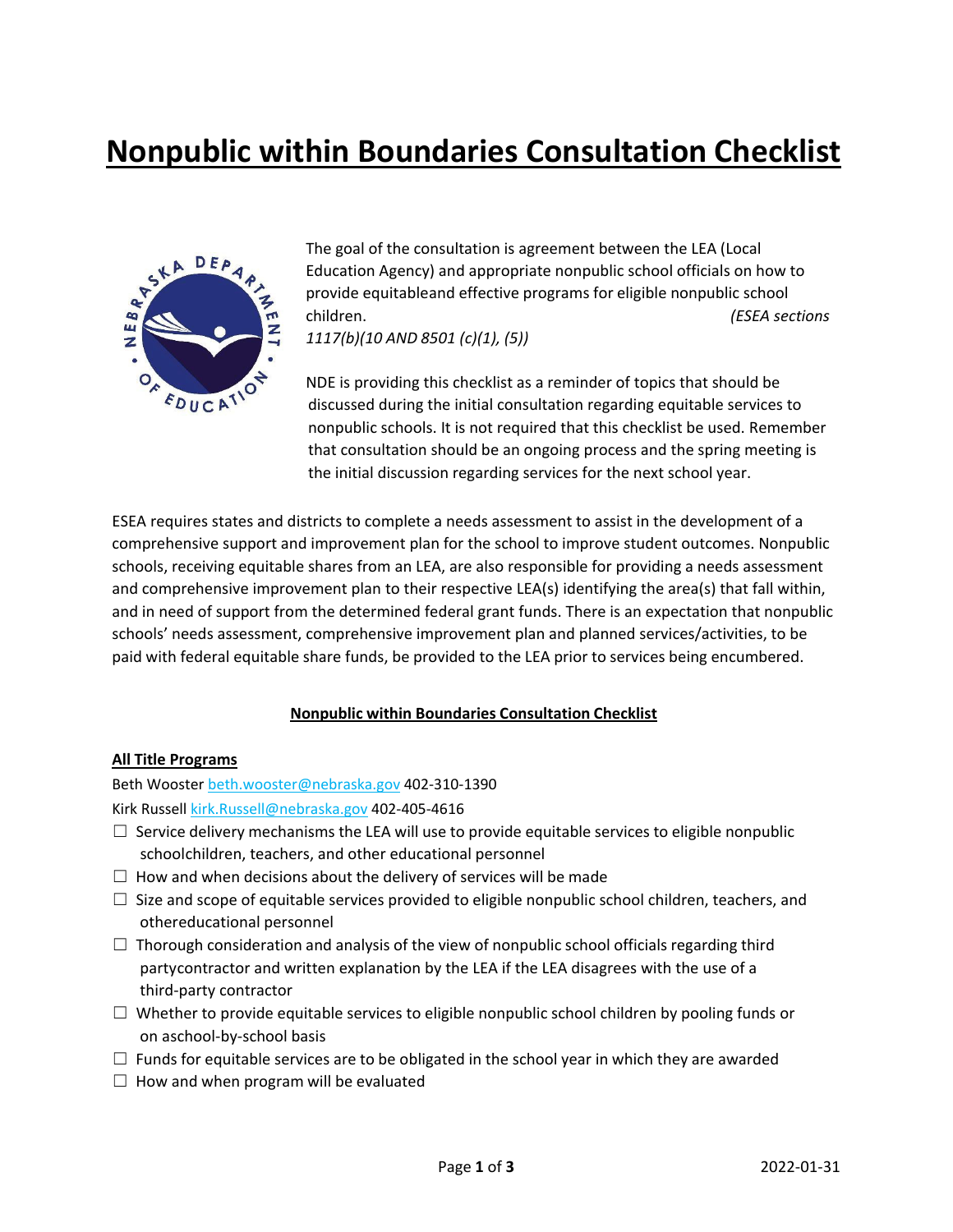### **Title I, Part C – Education of Migratory Children**

Sue Henry Sue.Henry@nebraska.gov 402-219-1788 Benjamin Zink Benjamin.Zink@nebraska.gov 402-416-9876

- $\Box$  Identification of the regional contact in which services are provided to eligible migrant children and youth
- $\Box$  The amount of funding available to provide Title I, Part C services, including how the amount of funds set-aside to provide equitable services to nonpublic school is determined (not known at time of initial consultation)
- $\Box$  Services to be offered, including the allowable use of funds
- $\Box$  When, including the approximate time of day the services will be provided
- $\Box$  If LEA is planning to use funds for administrative purposes or indirect costs, how that impacts the nonpublic equitable services amount and what the administrative and/or indirect costs will be used for
- $\Box$  ESEA (Elementary and Secondary Education Act) requires that the LEA retain control of all Title I funds,materials, equipment, and property

*NOTE: In many cases the LEA completing this form may not be the entity managing/receiving Title I, Part Cfunds. In the event that the nonpublic school has students eligible for Title I, Part C services, the LEA is responsible for connecting the nonpublic school with the entity providing Title I, Part C services.*

### **Title II, Part A – Supporting Effective Instruction**

Jim Kent Jim.Kent@nebraska.gov 402-405-6456

- $\Box$  How needs of nonpublic schools will be determined and how/when that will be communicated
- $\Box$  Amount of funding available to provide Title II, Part A services, including how the amount of funds isdetermined (Amount of funding is not known at the time of initial consultation)
- $\Box$  Services to be offered, including the allowable use of funds
- $\Box$  Conference registration process
- $\Box$  If LEA is planning to use funds for administrative purposes or indirect costs, how that impacts the nonpublic equitable services amount and what the administrative and/or indirect costs will be used for (Grant amounts posted on NDE website do not take into account amounts set-aside for administrative orindirect costs.)
- $\Box$  ESEA (Elementary and Secondary Education Act) requires that the LEA retain control of all Title I funds,materials, equipment, and property
- $\Box$  IF funds are being transferred from Title II- A to Title IV-A or Title I-A how that will impact the services for all programs

## **Title III, Part A – English Language Acquisition and Immigrant Education**

Allyson Olson DenBeste Allyson.Olson@nebraska.gov 402-405-5212 Anne Hubbell Anne.Hubbell@nebraska.gov 402-405-7017

- $\Box$  How nonpublic students will be identified as English Learners (ELs)
- $\Box$  How the needs of eligible ELs, their teachers, and other educational personnel will be identified
- $\Box$  The services that the LEA will provide to meet the language development needs of identified ELs, as wellas the professional development needs of their teachers and other educational personnel including allowable use of funds